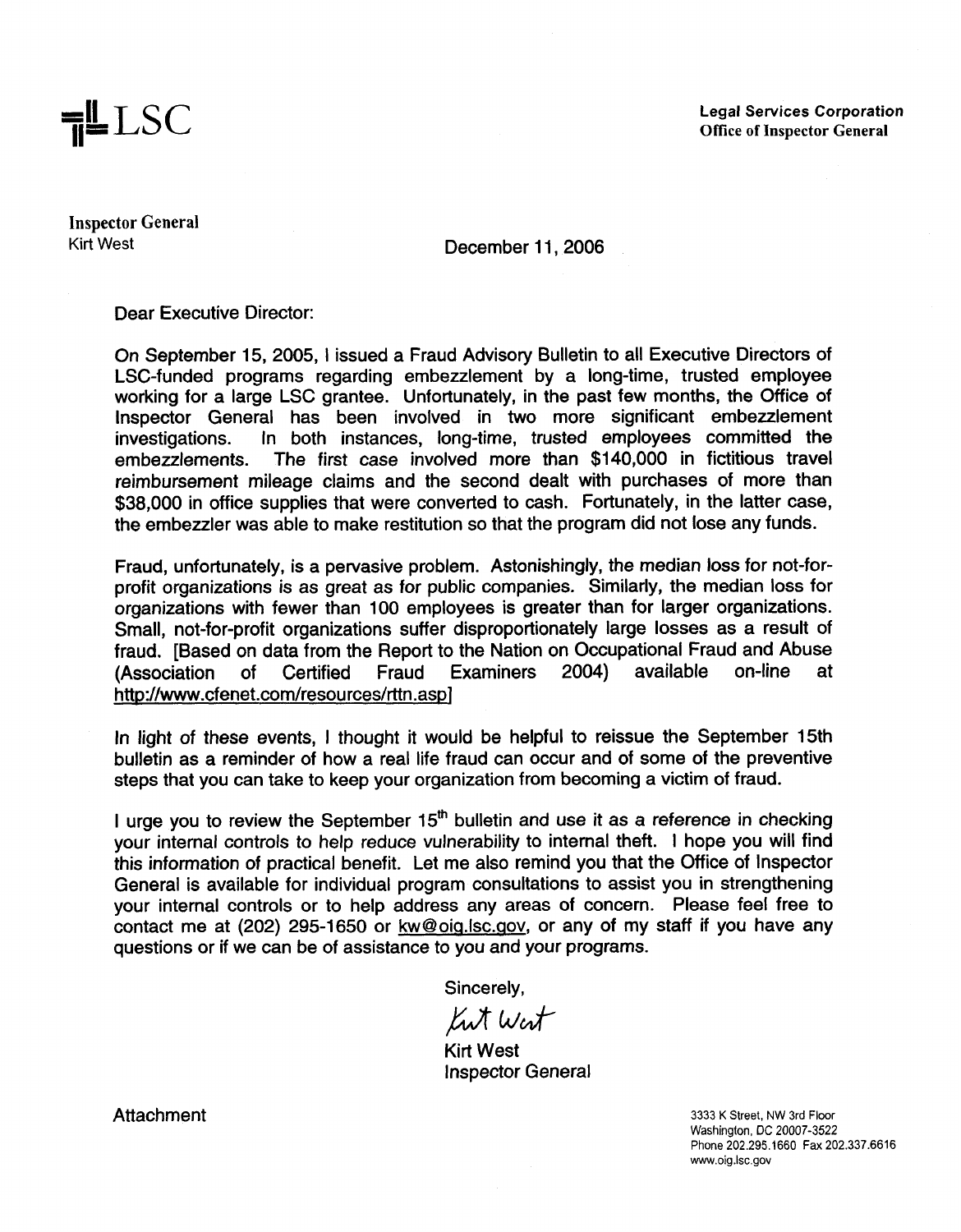**=H I=** LSC

**Legal Services Corporation Office of Inspector General** 

**Inspector General**  Kirt West

## **MEMORANDUM**

| TO:   | <b>Executive Directors</b><br><b>LSC Grantees</b>                             |
|-------|-------------------------------------------------------------------------------|
| FROM: | Kirt West Kut Work<br><b>Legal Services Corporation</b>                       |
| SUBJ: | Advisory Bulletin on how to Protect Your Organization from<br>Internal Thefts |
| DATE: | September 15, 2005                                                            |

I am issuing this guidance to provide information to all Executive Directors of LSC grantees on possible steps that can be taken to reduce your organization's vulnerability to internal theft. Many of you probably feel confident that, because the person who handles petty cash, credit card purchases, travel vouchers, etc., is a trusted, long-time, valued employee, you are not vulnerable to theft. Until very recently, those were the exact sentiments of the senior management team of an LSC grantee.

Early this year, the Office of lnspector General (OIG) chief investigator received a phone call from an LSC grantee after managers started to notice some financial irregularities. The grantee reported that an employee, using the grantee's corporate account, had purchased a \$2,000 computer from a local vendor for personal use, and had embezzled \$3,600 from petty cash funds. Understandably, the Executive Director was worried and upset. Within a few days, the OIG had staff on site at the grantee's headquarters. The OIG and the grantee worked very closely to identify the actual loss and to strengthen management practices to reduce the program's vulnerability to fraud. Recently, I spoke with the Executive Director who expressed his deep appreciation for the highly professional manner in which the OIG approached the problem and the assistance the OIG provided to the program.

> 3333 K Street, NW 3rd Floor Washington, DC 20007-3522 Phone 202.295.1500 Fax 202 337.6616 www.oig.lsc.gov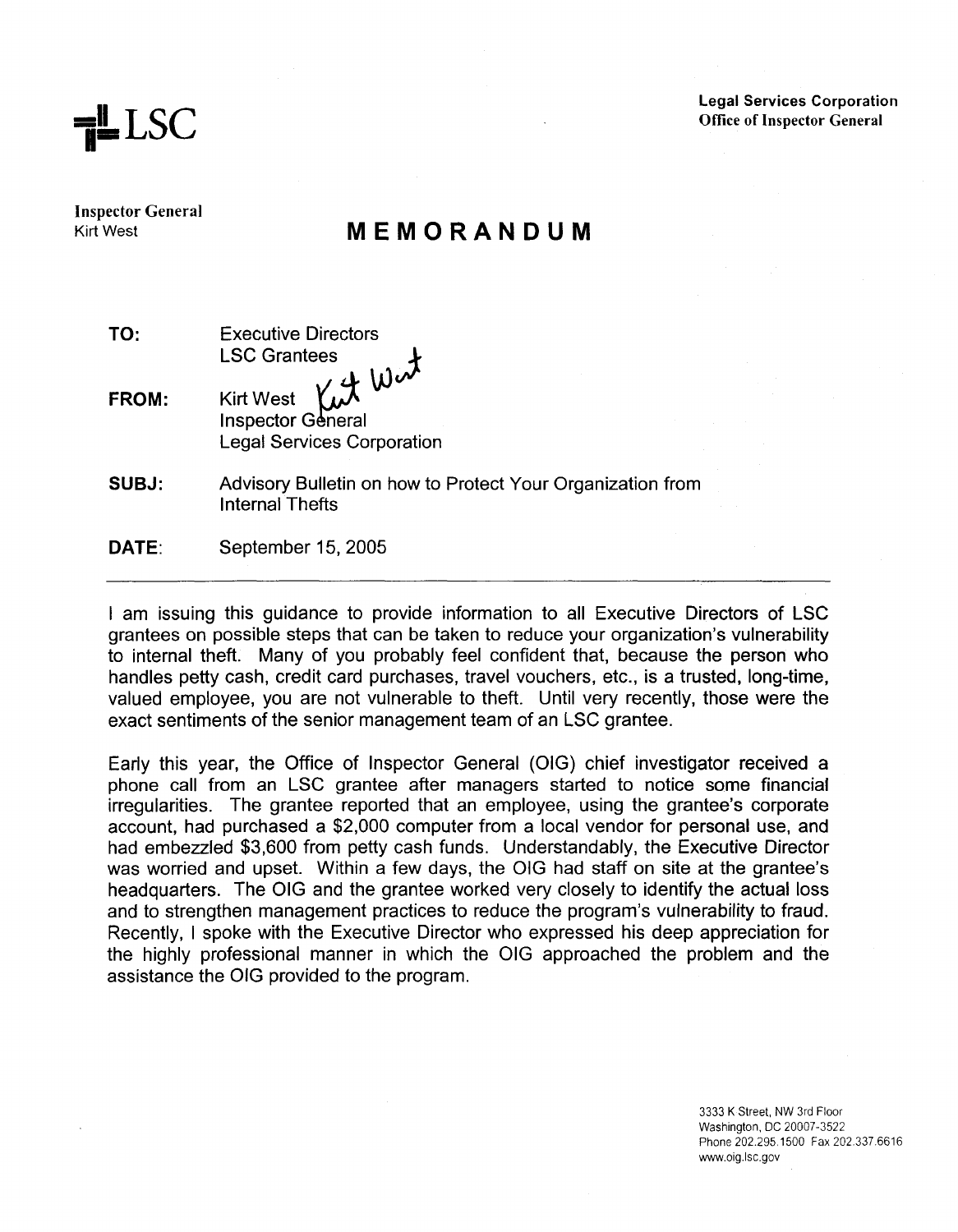Grantee staff provided the OIG with evidence that a long-time, trusted employee, who served as the office manager, embezzled funds though the filing of false travel vouchers and petty cash reimbursement vouchers. As the petty cash custodian, the employee was able to circumvent the internal controls and obtain funds through the filing of fraudulent reimbursement claims. This individual was also responsible for ordering office supplies through store accounts and the grantee's corporate credit cards. The OIG determined that the individual purchased a significant number of items through these accounts for personal use and consumption. The individual tried to flee but was recently arrested at an out-of-state location and is now awaiting trial.

The OIG reviewed the grantee's internal controls and concluded that the grantee's accounting processes and procedures were adequate. However, the OIG determined that internal controls were not always followed. Because the supervisor trusted this employee and was extremely busy, the supervisor did not perform the monthly review and reconciliation of the petty cash fund, and did not conduct the monthly review of the corporate credit card statements for the appropriateness of the purchases. As for the monthly petty cash review and reconciliation, the supervisor took the employee's word that supervisory review was no longer required because of changes in the petty cash system. Funds and reimbursements handled by the trusted employee were not questioned until more than \$13,000 was missing. That \$13,000 represents funds that could have been channeled into providing legal services to many low-income families.

In retrospect, the Executive Director has identified some of the "tell-tale" signs indicating a potential problem. The employee was not taking vacation; the employee's intimidating personality prevented peers from checking the employee's work; and the employee did not allow anyone else to open the mail, especially bank correspondence and bank statements, and review account information.

The OIG recommends that senior management perform the following checks on a periodic basis to help protect organizational assets:

- 1. Conduct unannounced reviews of petty cash and petty cash transactions;
- 2. Review travel reimbursements;
- 3. Review all travel advances and pay advances;
- **4.** Examine the organization's check book, to ensure there are no missing blank checks, or checks issued out-of-sequence;
- **5.** Examine the general checking account statements for suspicious out-of-sequence check numbers and deposit anomalies;
- 6. Review office supplies purchased through house accounts for purchase anomalies (limiting supply purchasing to vendors who deliver can provide an extra level of assurance);